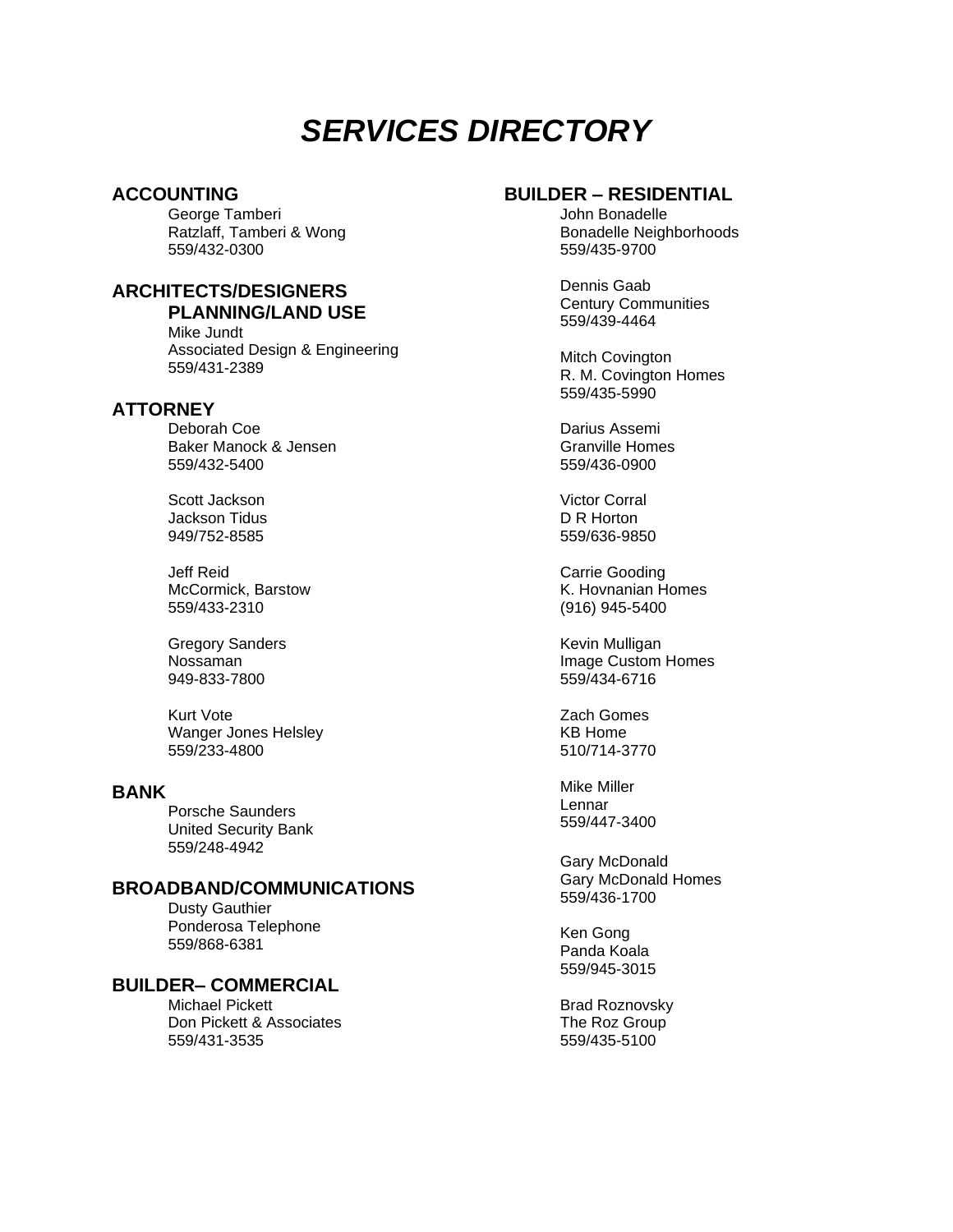# **BUILDER – RESIDENTIAL**

David Wasemiller Valley Pacific Builders 559/251-5592

Joshua Peterson WCP Developers, LLC 559/432-8181

Shelley Cox Wathen Mansionette Homes 559/292-2211

David Crinklaw West Star Construction, Inc. 559/897-0349

Leo Wilson Wilson Homes 559/224-7550

Matt Smith Woodside Homes 559/320-6775

# **BUILDING SUPPLIES**

Suzanne Ruth BMC 559/456-4400

## **CABINETS**

Larry Baker Baker Custom Cabinets, Inc 559/675-1395

# **CONCRETE SUPPLIER**

Mark Mitzel Builders Concrete 559/225-3667, ext. 230

# **CONCRETE CONTRACTOR**

Michael Swain Airport Specialty Products 559/439-9737

Joel Stokes Terry Tuell Concrete 559/431-0812

#### **DEVELOPER**

Yohanes Makmur Cook Land Co. 559/346-1400

#### **DEVELOPER**

James Jimison KJS Investment Services, Inc. 209/603-3501

John Kashian Lance-Kashian & Company 559/438-4800

Nick Bruno Valley Development Company 559/237-7000

# **EDUCATION**

Brad Hyatt Lyles College of Eng. – CSUF 559/278-7735

#### **ELECTRICAL CONTRACTOR**

Roger Hidy Hodges Electric 559/298-5533

#### **ENGINEERING**

Mike Jundt Associated Design & Engineering 559/431-2389

Gary Giannetta Gary Giannetta Civil Engineer 559/264-3590

Stan Harbour Harbour & Associates Engineers, Inc 559/325-7676

August Hioco Krazan & Associates 559/348-2200

Gregory Bardini Morton & Pitalo, Inc. 916/984-7621

Ed Dunkel Precision Civil Engineering 559/449-4500

Ron Wathen  $OK$ 559/449-2400

David See See's Consulting & Testing 559/452-0100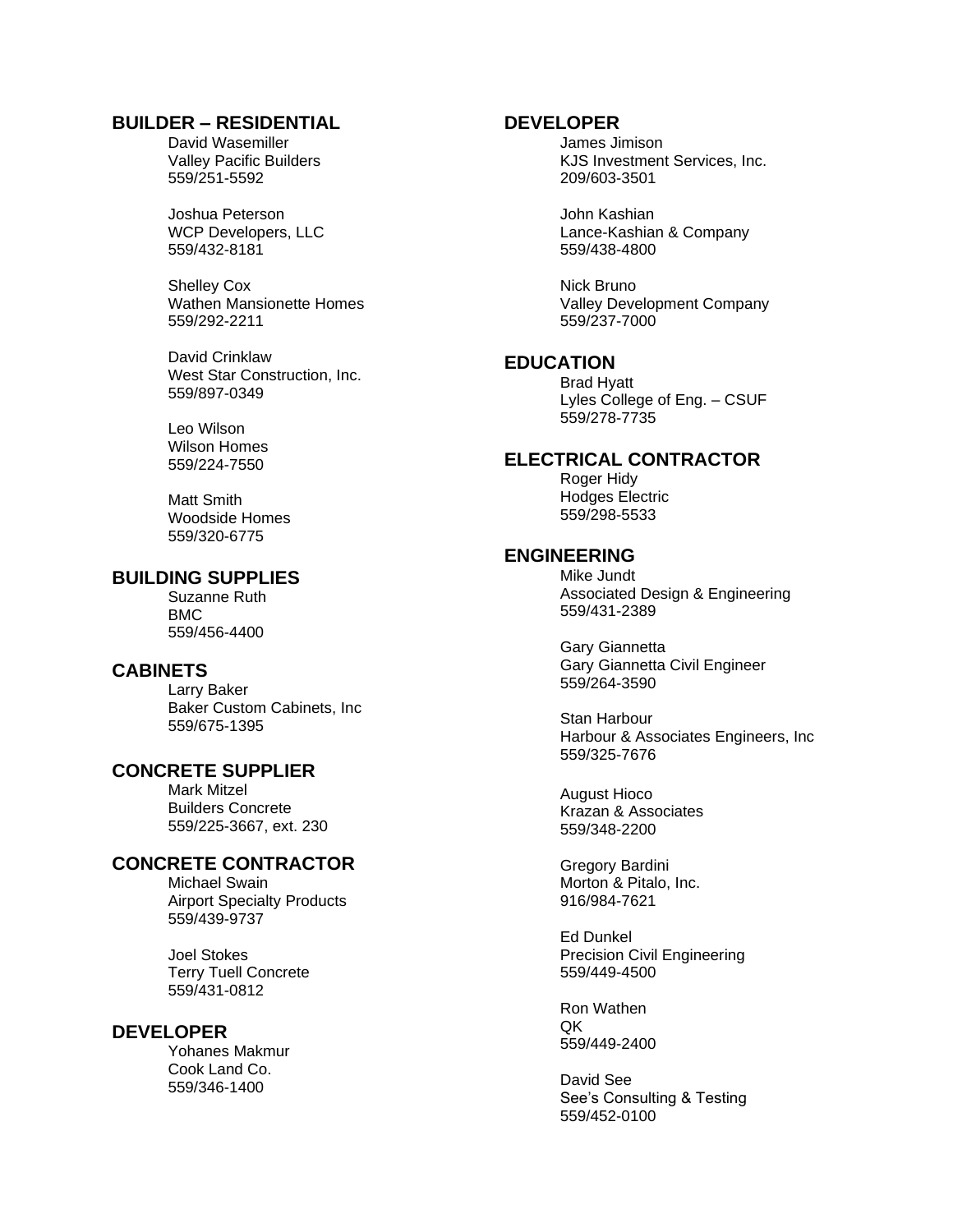# **ENGINEERING**

Darren Williams Technicon Engineering Services 559/276-9311

#### **ENVIRONMENTAL CONSULTING**

Caryn Wiser JLS Environmental 559/202-8169

Darren Williams Technicon Engineering Services 559/276-9311

# **ENVIRONMENTAL LAND**

**USE PLANNING** Ron Wathen QK 559/449-2400

# **EXCAVATION**

Darrin Oliver Tri County Excavation, Inc. 559/297-2256

# **FLOORING**

Marty Bohigian Builders Flooring 559/297-8802

#### **FRAMING**

Suzanne Ruth BMC 559/456-4400

# **GRADING & PAVING**

Terri Emmett Dave Christian Const. Co., Inc. 559/255-1222

# **HEATING/AIR CONDITIONING**

Steve Brown Blue Mountain Construction **Services** 707/451-8111

David Dick Donald P. Dick Air Conditioning 559/255-1644

Matt Kumpe Fresno Plumbing & Heating 559/294-0600

# **INSURANCE**

Nick Bellasis Alliant Insurance Services 559/374-3564

Matt DeFendis DiBuduo & DeFendis Agency 559/432-0222

Lynn Bailey Arthur J. Gallagher Agency 559/436-0833

# **LAND INVESTMENT**

Christine Lingenfelter Assemi Group, Inc. 559/440-8300

# **LANDSCAPE ARCHITECT**

Terry Broussard Broussard Associates 559/325-7284

# **MORTGAGE LENDING**

Ruben Duran Residential Bancorp 559/270-9205

Carl Swanson Housing Capital Company 559/353-3603

#### **PAINTING**

Robert Wood Generation Commercial 559/323-9700

# **PLANNING**

Arakel Arisian Arisian Group 559/797-4359

# **PLAYGROUND EQUIPMENT**

Doris Harpain Kompan California 559/977-2656

#### **PLAYGROUND SURFACING**

Doris Harpain Kompan California 559/977-2656